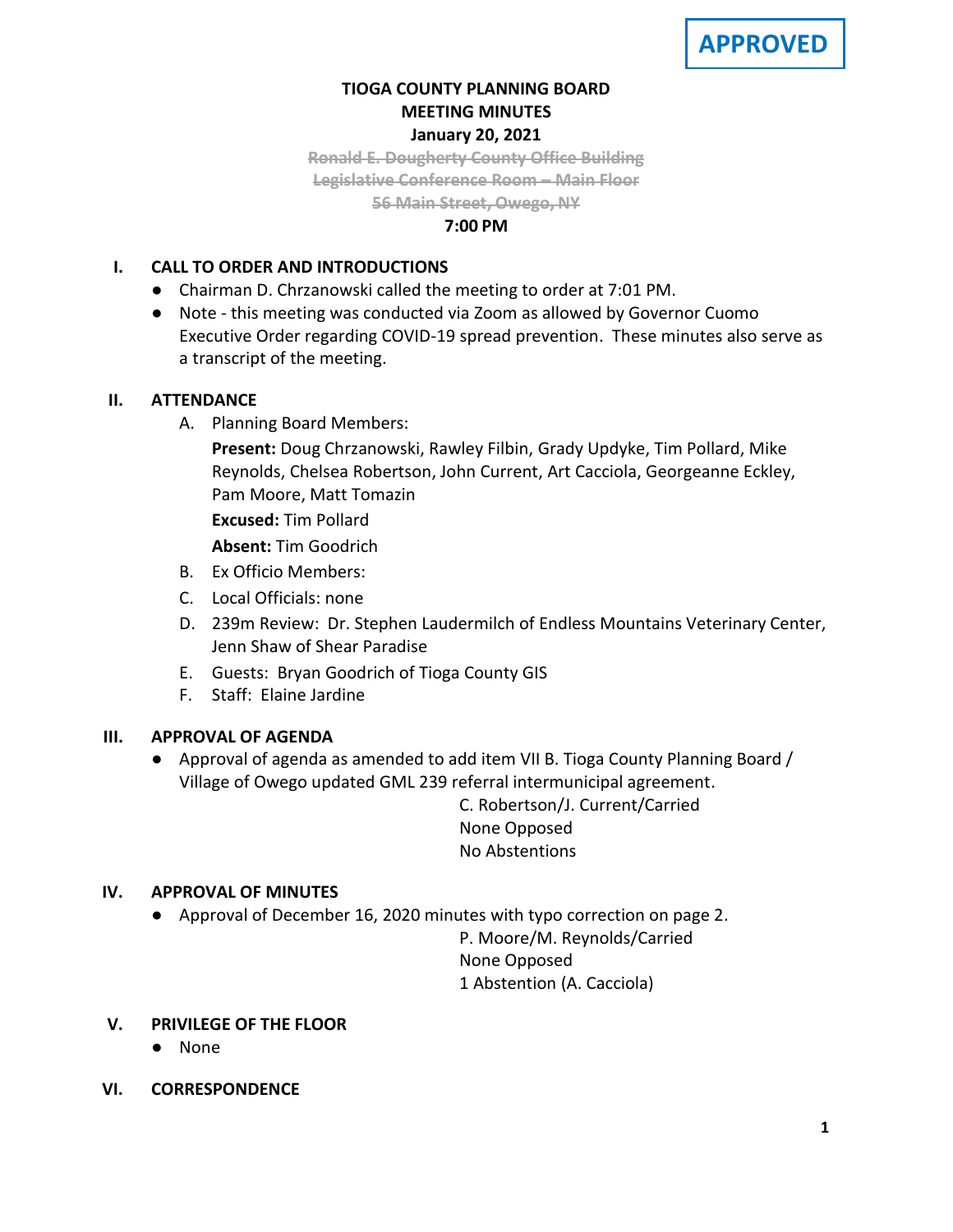● On file at the EDP Office

# **VII. NEW BUSINESS**

# **A. A. 239 Reviews**

# **1. County Case 2021-001: Village of Owego, Site Plan Review, Endless Mountains Veterinary Center**

The applicant is requesting site plan approval to construct a one-story 1,900 square foot addition to the 5,900 square foot existing building. Applicant states the new addition is needed to expand existing operations and add more staff. There are also plans to expand the driveway and parking areas.

There will be no change in hours of operation, but the project will allow the facility to add 8 -10 staff members. Applicant states current operation plus expansion will generate 85-120 vehicle trips per day traffic, which will have minimal impact on the existing street network.

The only aspect of the proposal that does not meet the Village's zoning regulations is that the number of parking spaces provided as shown on the site plan is 59 while the zoning code requires 78.

This proposal would allow this successful small business to again operate at a fuller capacity. Any small business that expands its services during this difficult financial time is of benefit to the community. The project will have little to no negative impact on the neighborhood.

Staff recommends approval of the site plan review with the conditions that the Village of Owego Planning Board and Zoning Board of Appeals address the needed area variance for parking as required by the Village's zoning code and that the applicant comply with NYS DOT Region 9 Site Plan Review Committee's comments and requirements.

**Q. D. Chrzanowski:** It looks like the existing stormwater retention pond will be encroached upon according to the site plan. How will this be remediated? **A. E. Jardine** – I apologize, I forgot to include the applicant's drainage report in the 239 case materials. It says in that report that stormwater will now be handled by a closed storm drainage system.

**Q. D. Chrzanowski:** What is the construction timeline for this project? **A. S. Laudermilch** – We will hopefully be starting in April, depending on this local approvals process. **D. Chrzanowski** – You may want to inform your construction contractor that there are two other construction projects that have the same timing in that exact area, and things might get congested. There is both the Val-U tow truck garage across the street and the Owego Gardens 2 housing project up the hill. S. Laudermilch said he would do that.

**Q. C. Robertson:** Is there a reason that the Village would not follow their own regulations regarding the area variance needed for parking? **E. Jardine** – No, however I did not receive a request for an area variance with the 239-referral materials, therefore I treated it as a local issue to be decided at the local level. If the Board wishes, I can change the wording of that condition to reflect that Village Planning Board and ZBA should address the area variance required by their zoning code. Board consensus was to change the wording. E. Jardine will do that before distributing to the applicant and Village officials.

Q. **P. Moore**: Is this expansion for veterinary services only or is EMVC considering additional services such as pet grooming? **A. S. Laudermilch** – Just to expand veterinary services. Although we would like to have pet grooming, there is just physically not enough buildable space on the lot, as it is on a hill, to expand the building enough for additional services.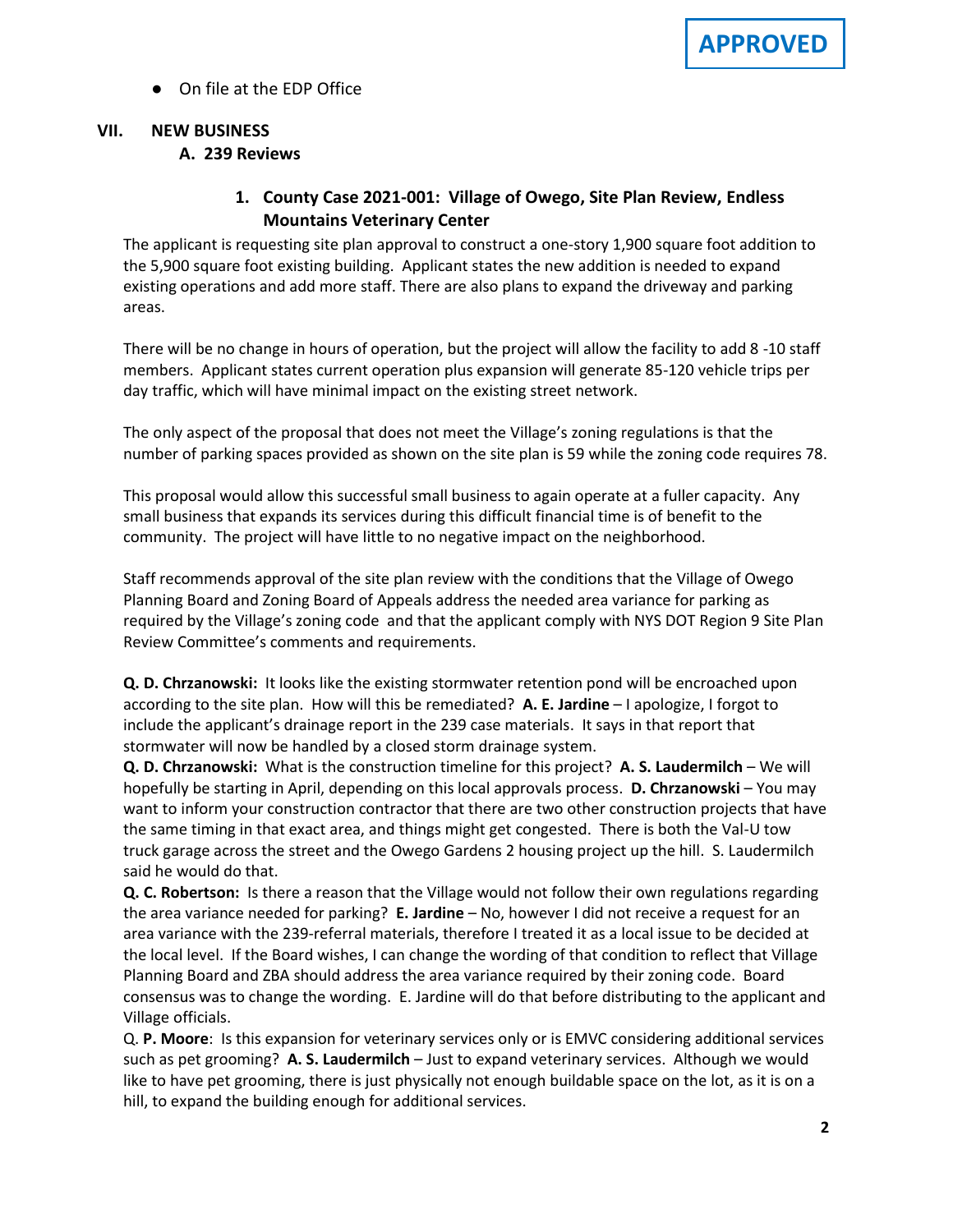**Motion to recommend approval of the site plan review with the conditions noted:**

| R. Filbin/P. Moore/Carried |    |
|----------------------------|----|
| Yes                        | 10 |
| No                         | n  |
| <b>Abstention</b>          | n  |

# **2. County Case 2020-019: Village of Owego, Site Plan Review and Floodplain Special Use Permit, Shear Paradise**

The applicant is requesting site plan approval and a floodplain special use permit to construct and operate a 1,405 square foot, one-story addition on the existing 3,688 square feet hair and nail salon structure to add spa services. The structure, which was formerly an upholstery business, is located on the corner of McMaster and Foundry Streets.

Hours of operation are 9:00AM to 8:00PM Monday through Saturday. The applicant expects to add four employees to the existing 10. There will be no new signs, and only one exterior wall security light added to the rear entrance of the addition. There is plenty of space on site on current gravel and grass open space to provide the required parking spaces.

This structure is located within FEMA's 1% annual chance Special Flood Hazard Area, and is considered a substantial improvement under FEMA regulations, which requires that this new building will be constructed so that the first finished floor is 2 feet above the Base Flood Elevation. The site plan shows that the BFE at this location is 812.2 feet amsl, and the addition "first floor" will be at 814.3 feet amsl.

The applicant's proposal meets all the numerous regulations in the Village of Owego Code. This project, which is part of the Village of Owego Downtown Revitalization initiative, would allow this successful small business to operate at a fuller capacity. It is again another example of a small business that is willing to expand services during this difficult financial time, which is of benefit to entire community; particularly given the poor condition this building was in before this owner/applicant purchased and reused and rehabilitated it. This project will have little to no negative impact on the neighborhood.

Staff recommends approval of the site plan review with the standard condition.

**Q. D. Chrzanowski:** Will the main access to the spa area be through the front of the building? **A. J. Shaw** – Yes, as that is where the client welcome and check in station is. **D. Chrzanowski** – Will there be a ramp to the rear entrance of the spa? **A. J. Shaw** - Yes. D. Chrzanowski – Good because that access is required by ADA.

#### **Motion to recommend approval of the site plan review and floodplain special use permit:**

| J. Current/R. Filbin/Carried |    |
|------------------------------|----|
| Yes                          | 10 |
| No                           | n  |
| <b>Abstention</b>            | n  |

**B. B. TCPB / Village of Owego updated 239 referral Intermunicipal Agreement**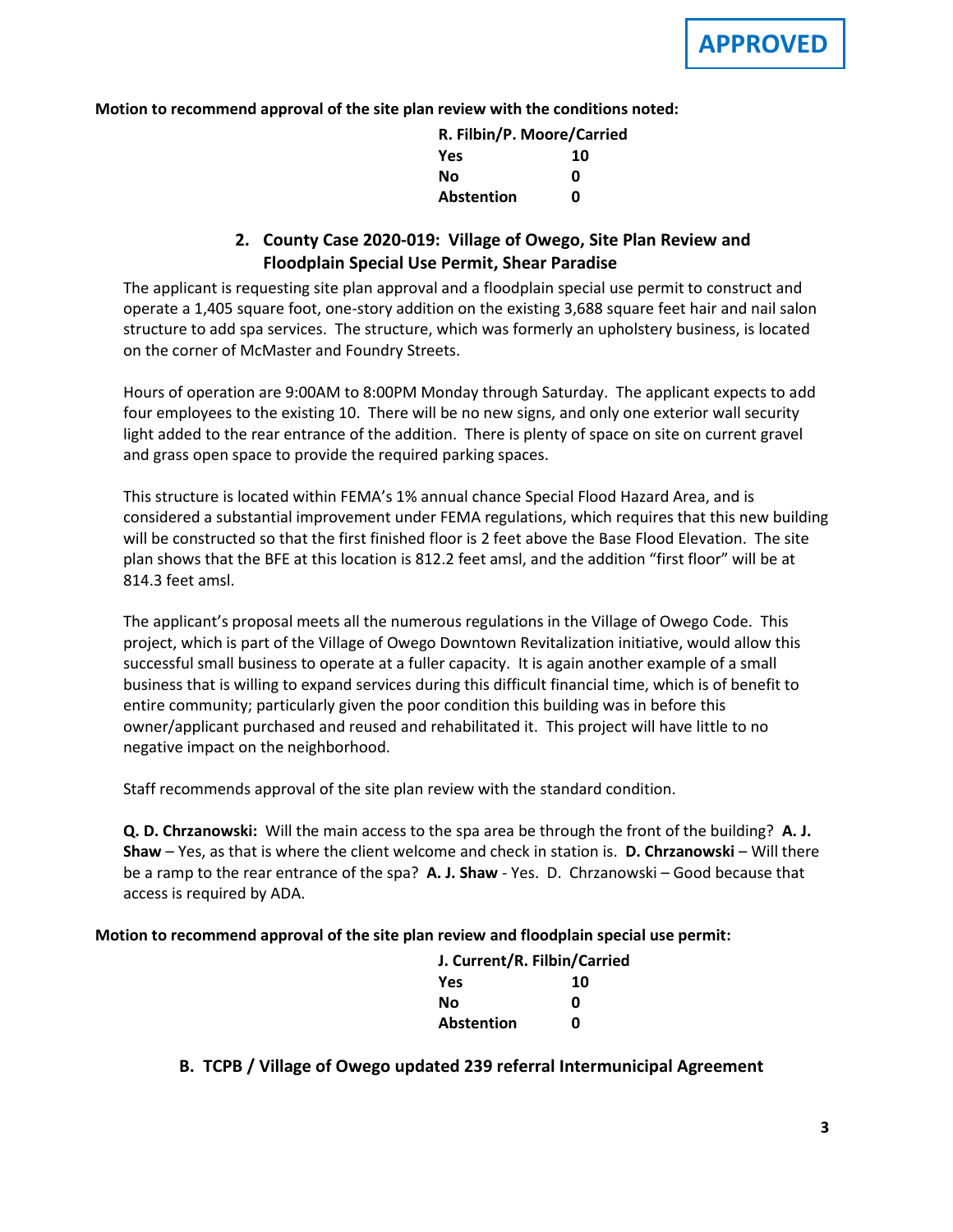E. Jardine showed the TCPB members the changes made in working with the Village of Owego officials. Two main changes were to add filter criteria for site plan review, and remove the filter of development in the floodplain. One minor change was to add up 20% of building footprint filter under area variances. A few additional changes were editorial in nature.

**Motion to approve Tioga County Planning Board / Village of Owego updated GML 239 referral intermunicipal agreement (2021).** 

> G. Eckley/J. Current/Carried None Opposed No Abstentions

### **VIII. REPORTS**

# **A. A. Local Bits and Pieces**

- **1. Town of Candor** (A. Cacciola)
	- Peter Ward at 90 years old retired from the planning board and they have a few good replacement candidates
	- EMS Squad is experiencing a financial deficit due to COVID so they are trying to get the Town to pay for their operations this year.
- **2. Town of Tioga** (D. Chrzanowski)
	- Doug is the Town of Tioga's new Code Enforcement Officer
	- The Town is seeing a lot of interest in moving into the area
- **3. Town/Village of Spencer** (T. Goodrich)
	- Not in attendance.
- **4. Town of Berkshire** (T. Pollard)
	- Not in attendance.
- **5. Village of Newark Valley** (M. Reynolds)
	- Going to work again on the Village's comprehensive plan update.
	- Attorney Frank Como passed away in December
	- Town of Maine ambulance facility collapsed in December's snow storm so their ambulances and crew are now in the VONV building for about six months
- **6. Town of Newark Valley** (M. Tomazin)
	- No report.
- **7. Town of Barton** (G. Updyke)
	- Town Supervisor Dick Carey passed away a couple months ago so Don Foster has taken the Supervisor position temporarily until November election. No one has been appointed to fill Don Foster's council member vacant position, so the Town has a four-member board until next year.
- **8. Town of Owego** (J. Current)
	- No report.
- **9. Town of Nichols** (P. Moore)
	- No report.